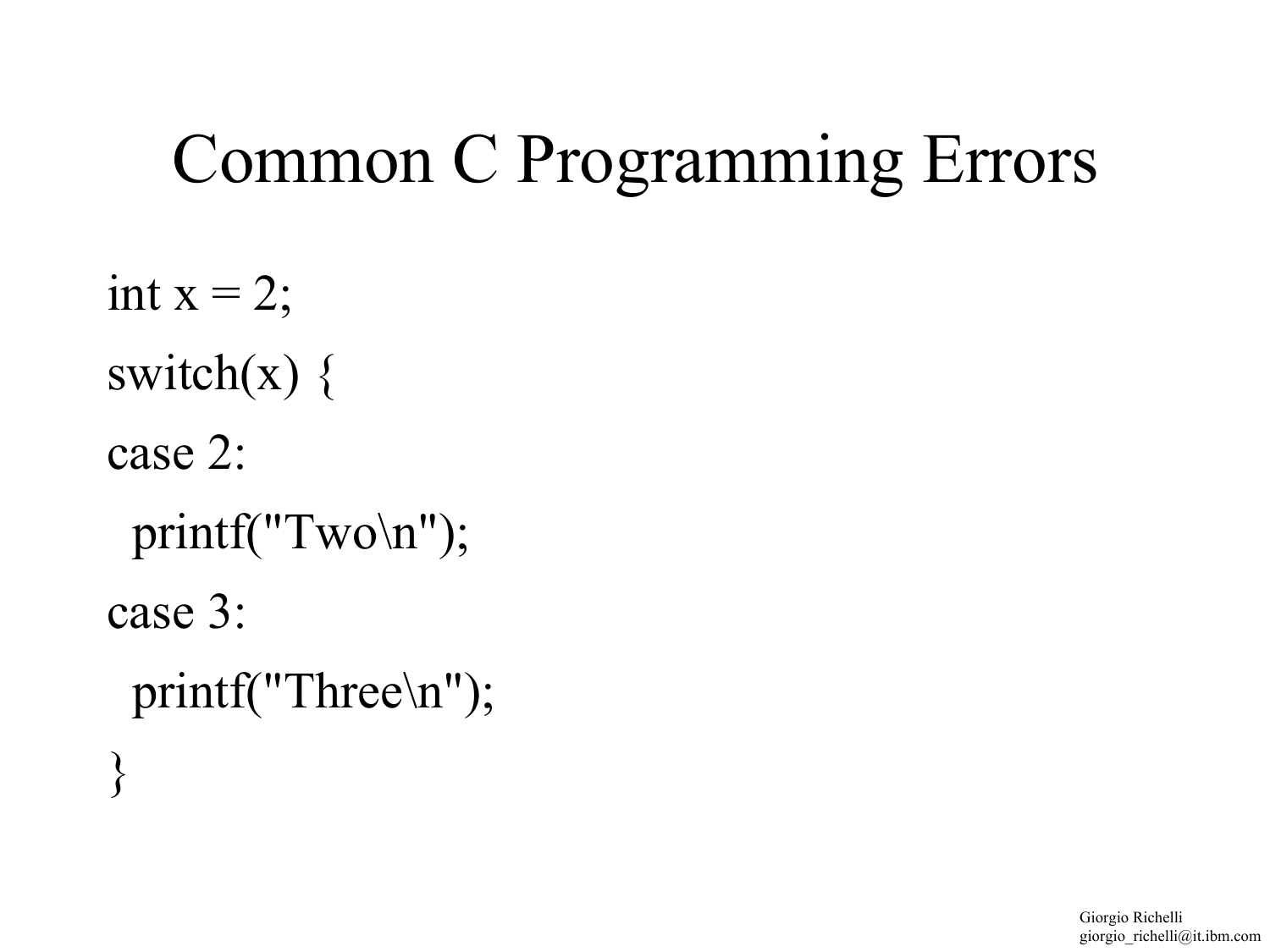int  $x = 5$ ; if ( $x = 6$ ) printf("x equals 6\n");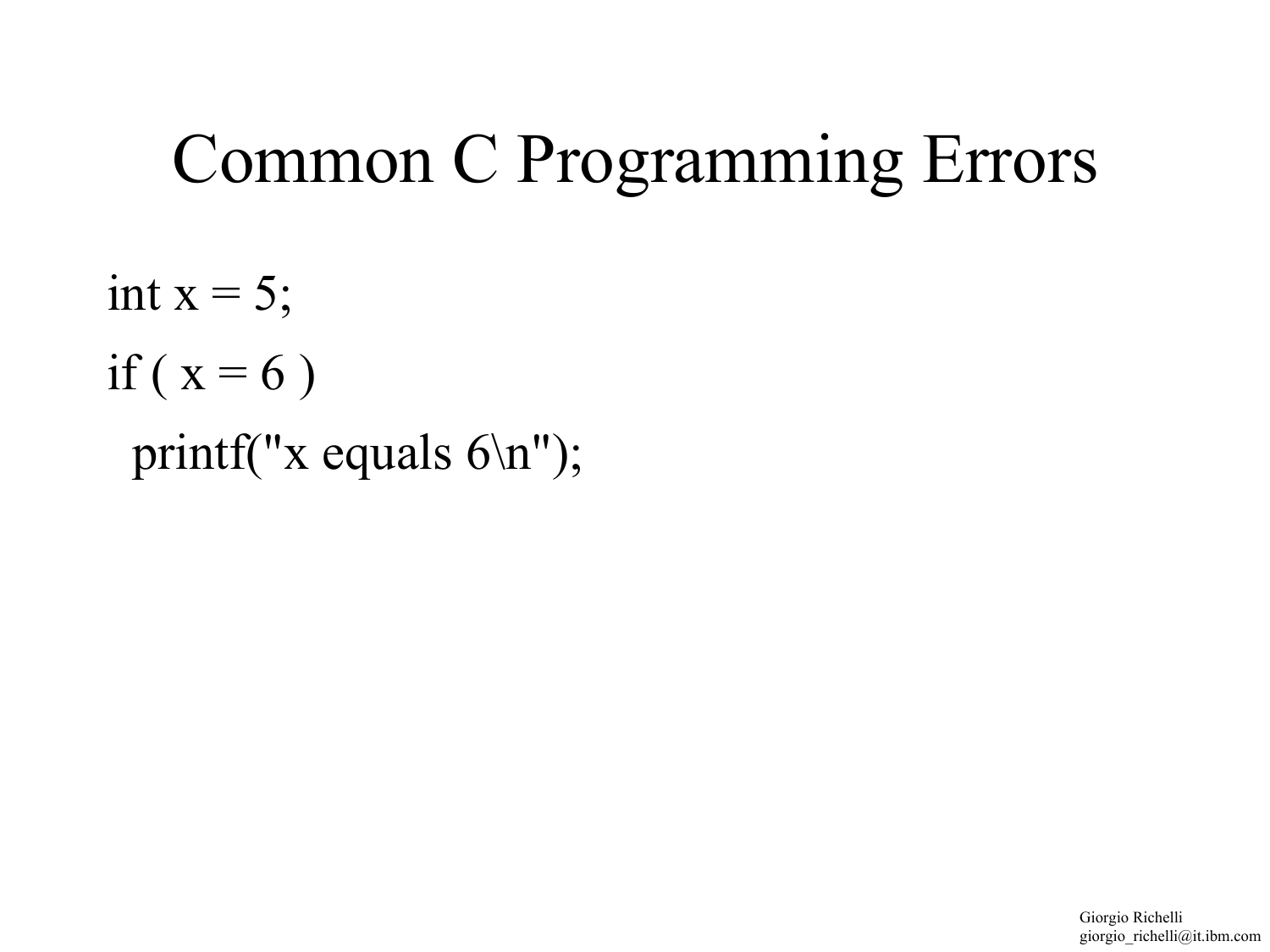```
int x;
char *st = \text{malloc}(31);double dbl;
```

```
scanf(^{10}\%d", \&x);scanf("%30s", &st);
scanf(^{60}/^{\circ}\!\!6^{\circ}\!\!3^{\circ}\!\!8^{\circ}\!\!dbl);
```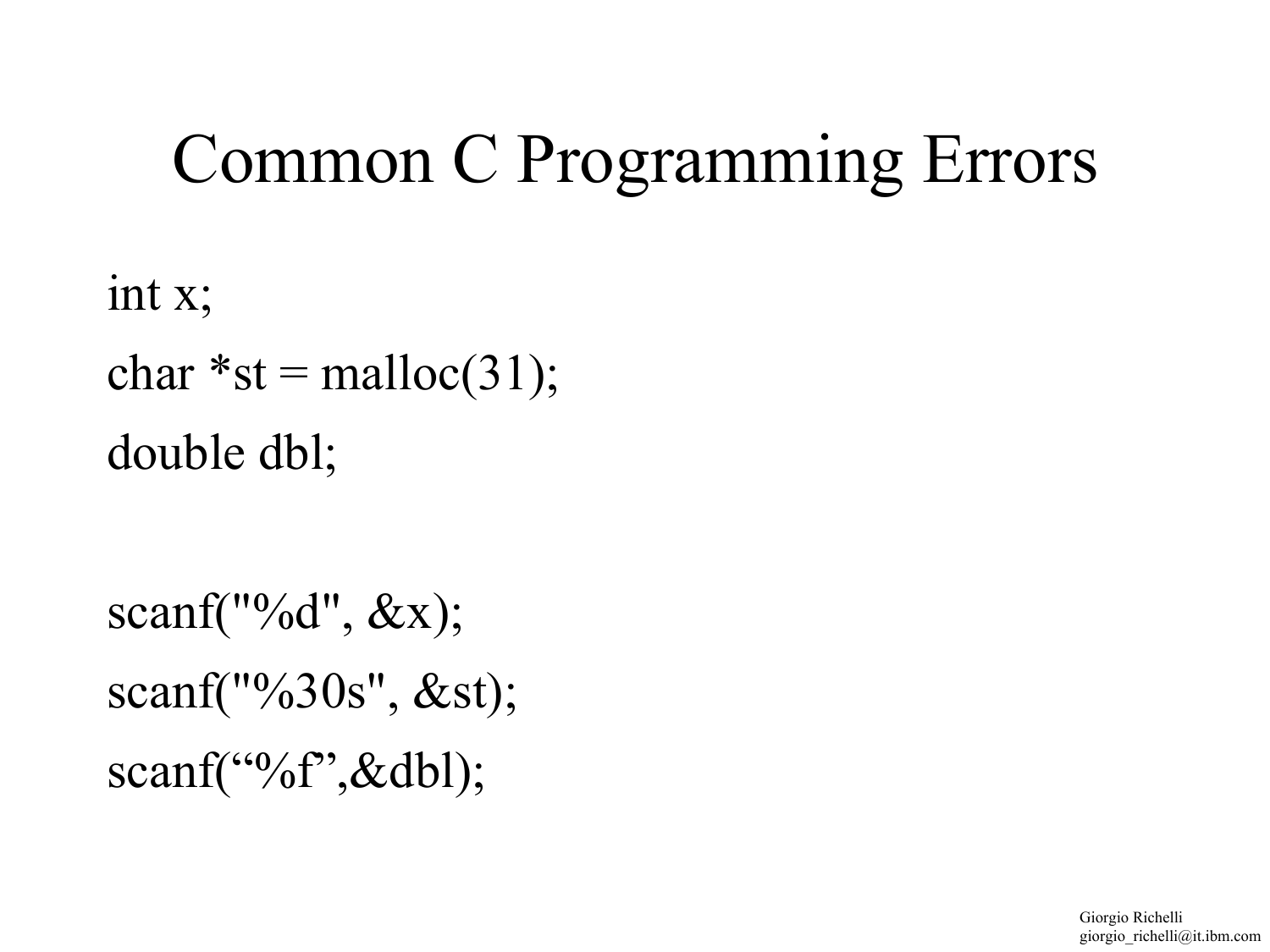int  $i=0$ ; char a[1000]; get\_data(a); while  $(a[i++]!=\n'n')$  { do\_something();  $\left\{ \right\}$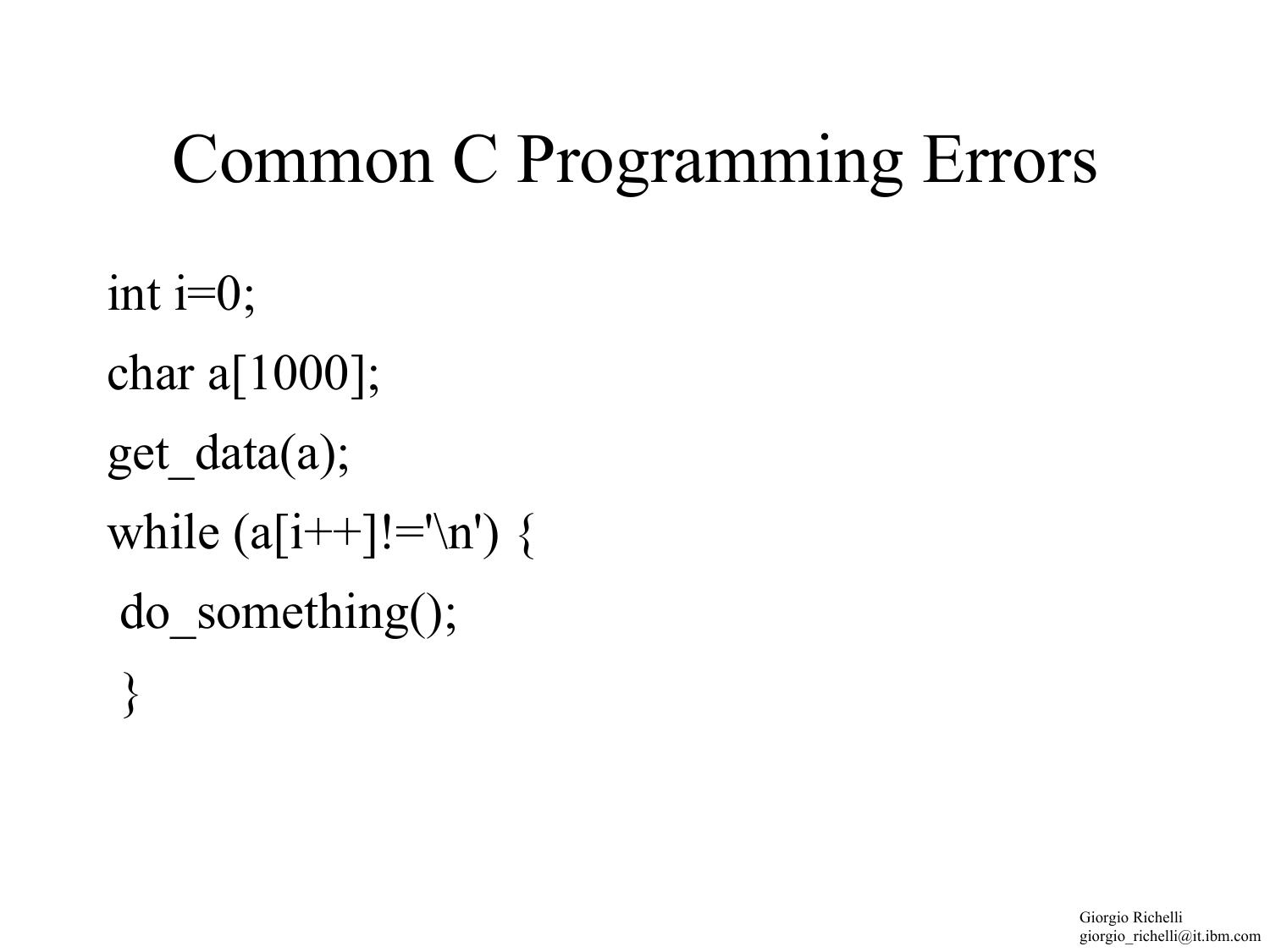```
\#include \leqstring.h>int main()
{<br>}
  char *st; 
  strcpy(st, "abc"); 
  return 0;
}
```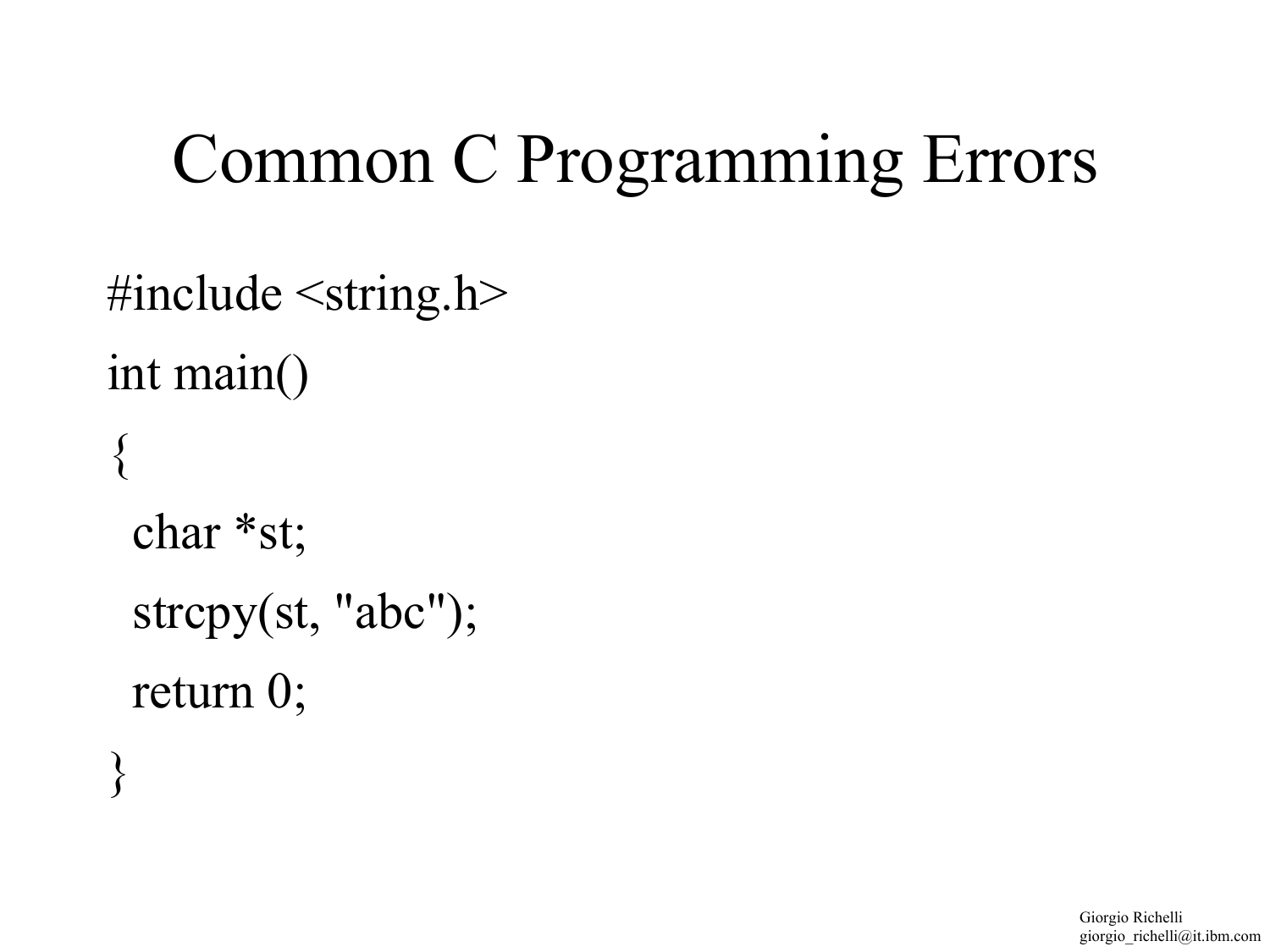```
\#include \leqstring.h>char * foo()
{<br>}
  char st[20]; 
  strcpy(st, "abc"); 
  return(st);
```
}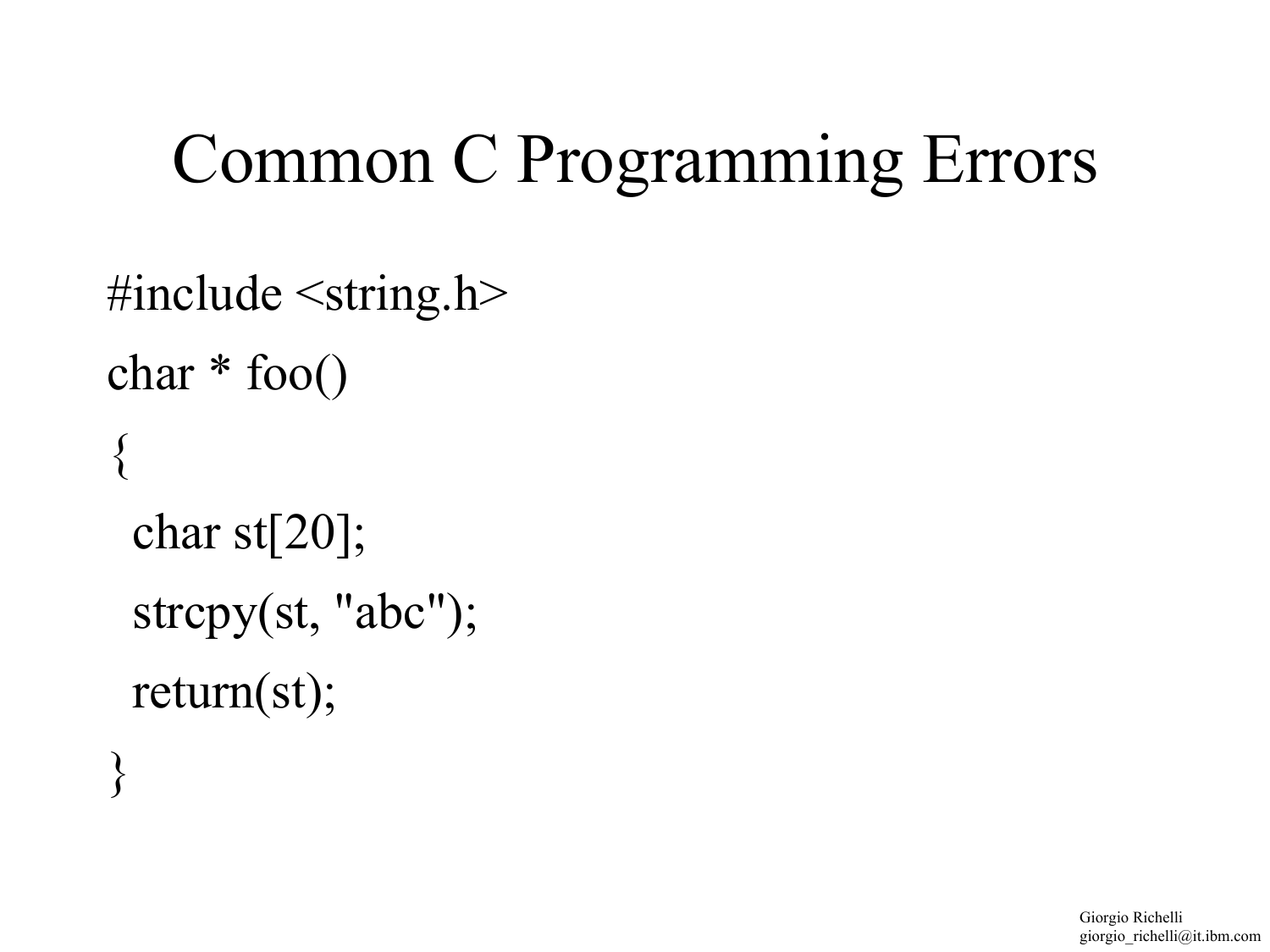```
\#include \leqstring.h>char * foo()
\{ \}char *st=malloc(20);
  strcpy(st, "abc"); 
  return(st);
```
}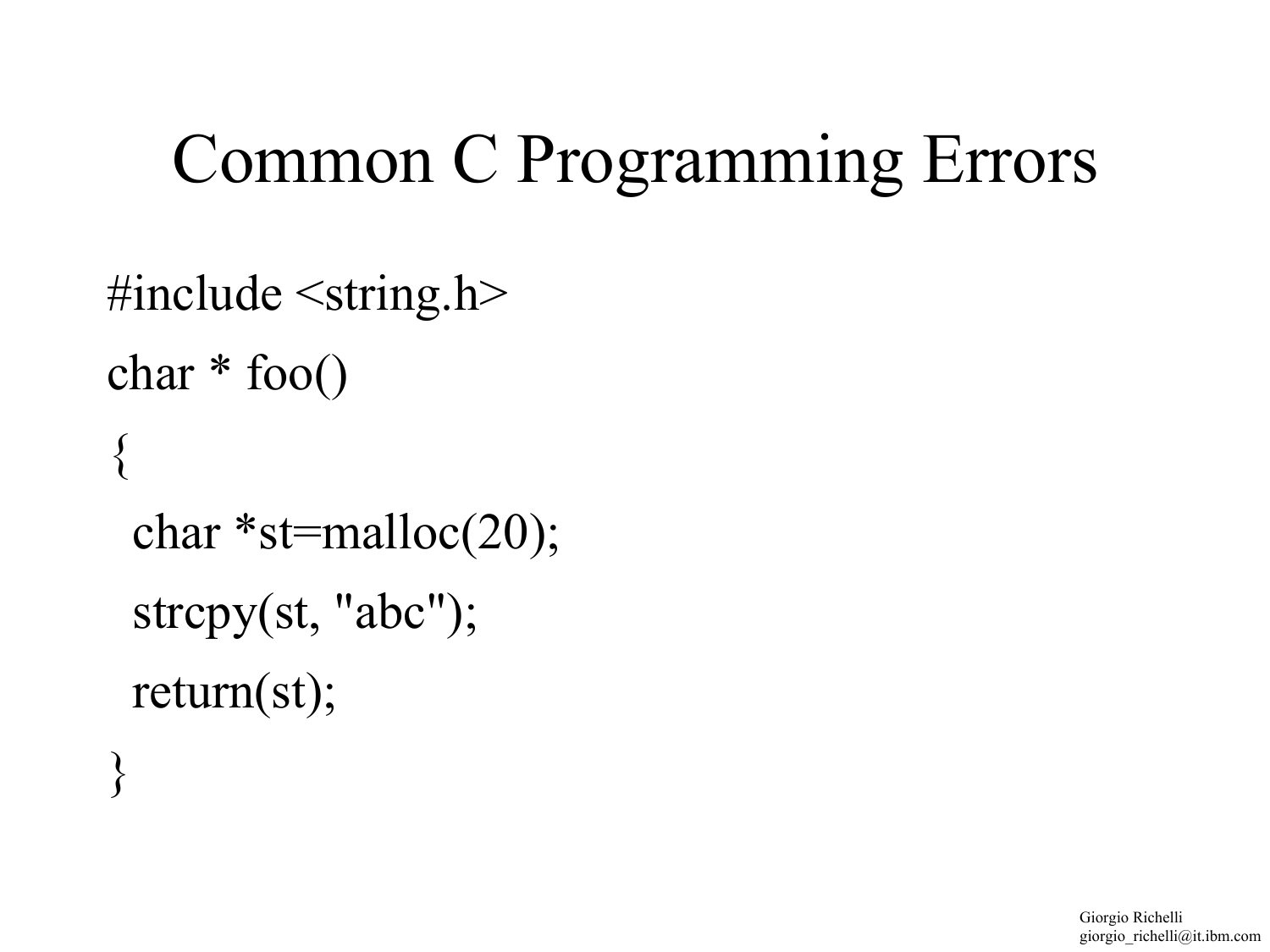```
\#include \leqstring.h>char * foo()
{<br>}
  char *st;
  if (!(st=malloc(20)) return(NULL); 
  strcpy(st, "abc"); 
  return(st);
```
 $\left\{ \right.$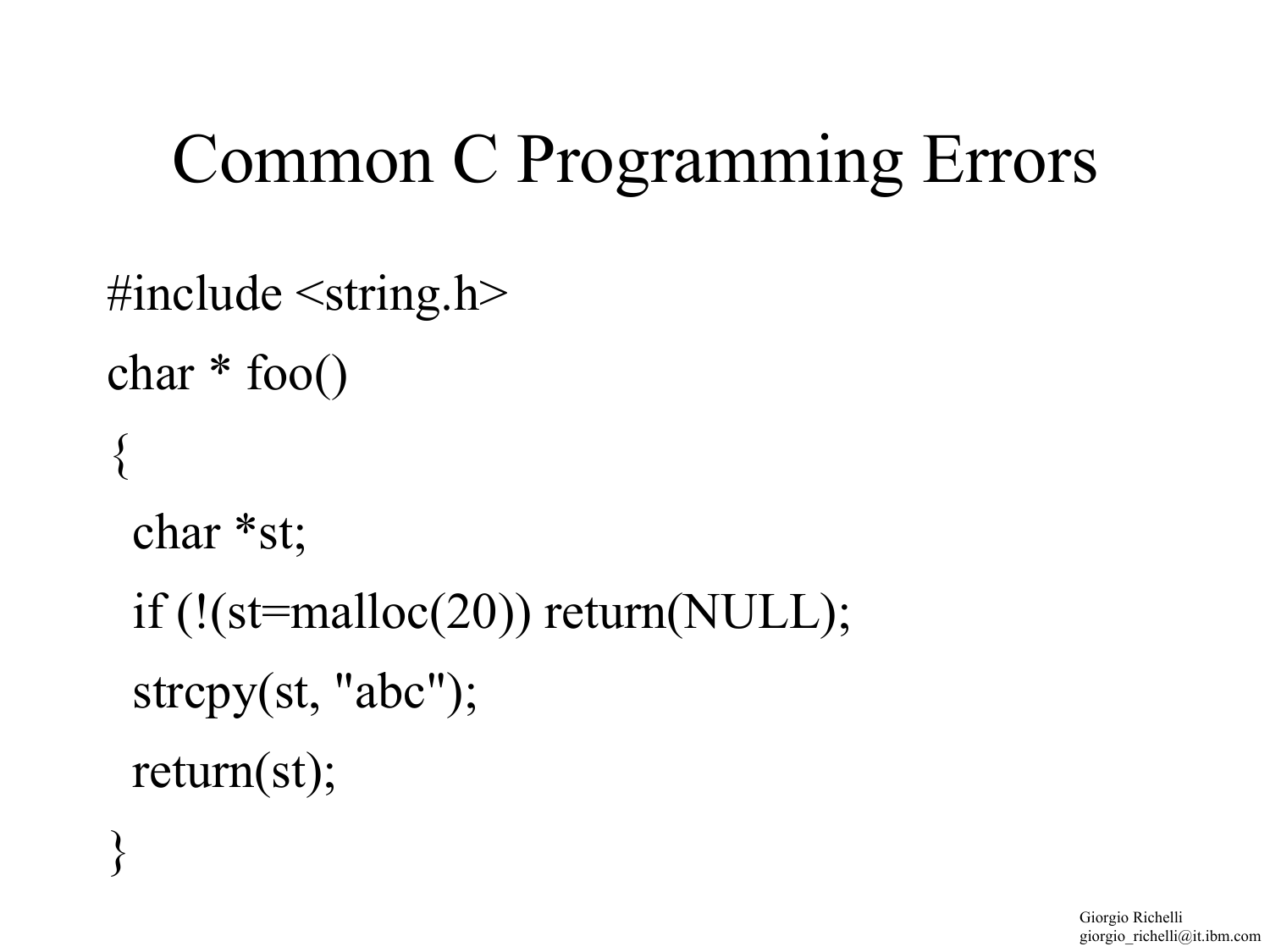char ch =  $'A$ ; char ch = " $A$ ";

const char  $*$  st = "A"; const char  $*$  st = 'A';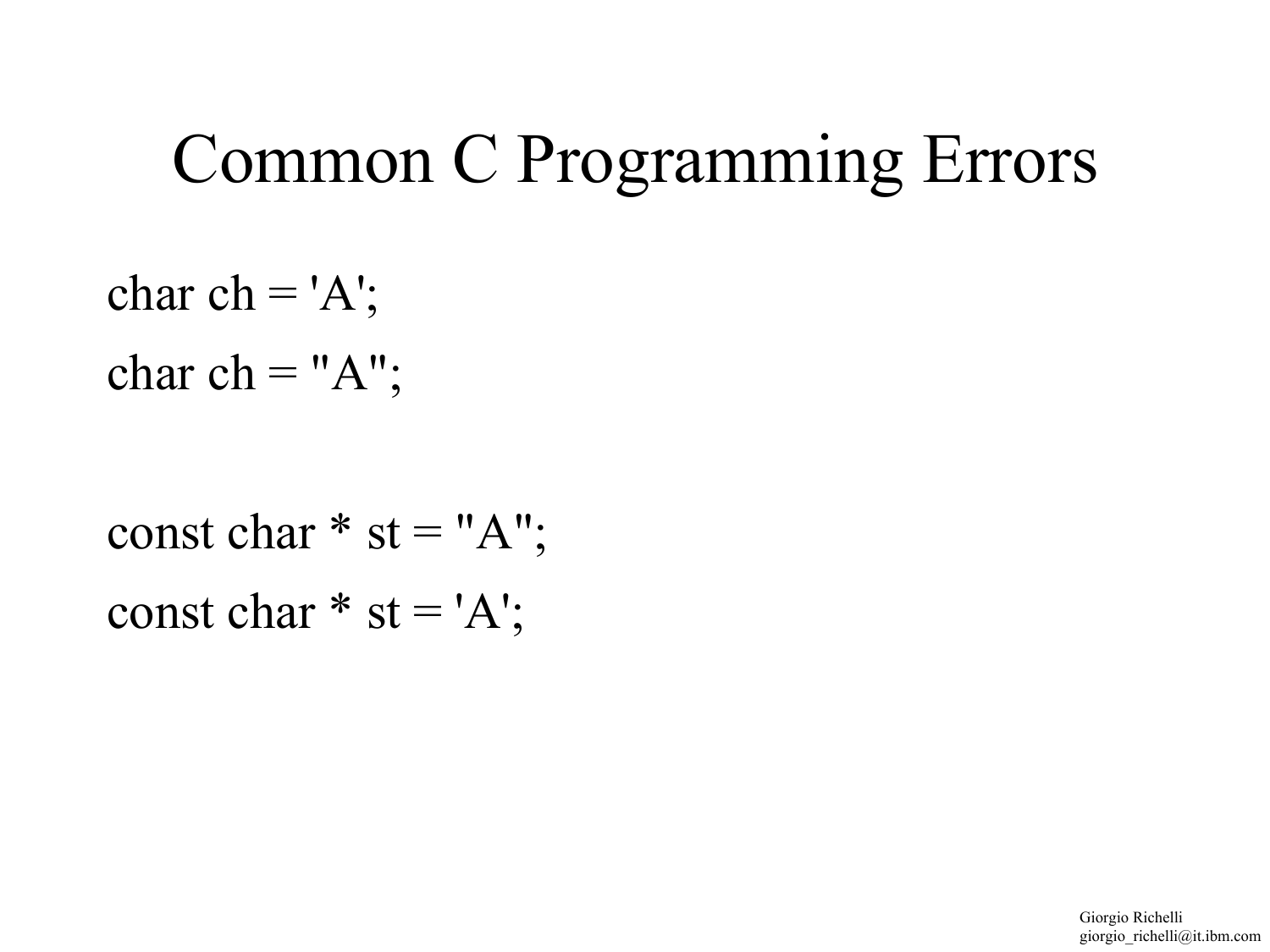```
char st1[] = "abc";
char st2[] = "abc";
if ( st1 == st2)
  printf("Yes");
else
  printf("No");
```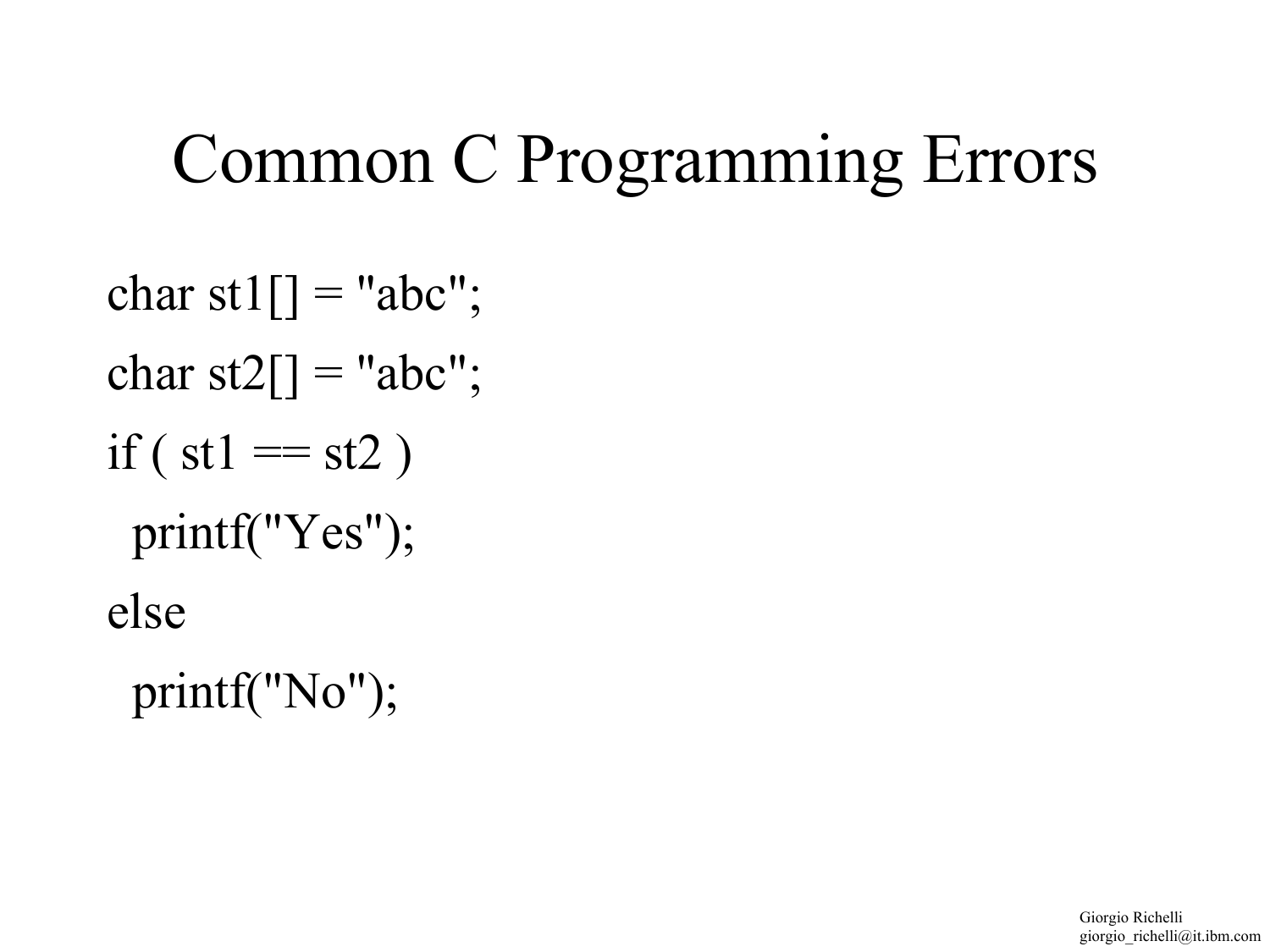```
char st1[] = "abc";
char st2[] = "abc";
if ( !strcmp(st1,st2 ))
  printf("Yes");
else
  printf("No");
```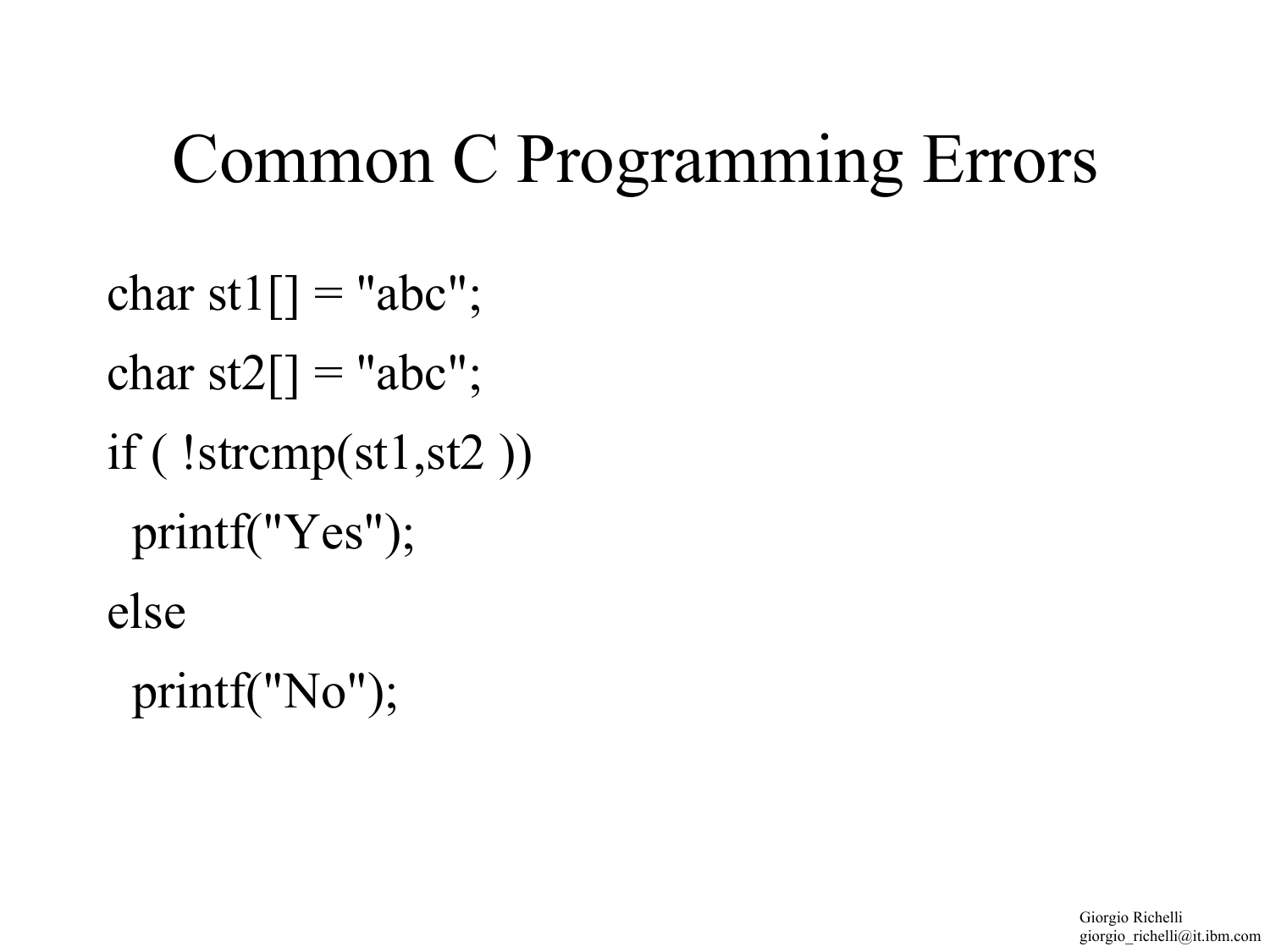char st1 $[]$  = "abcd"; char st2 $[10]$ ; strncpy(st2,st1,3); do\_something(st2);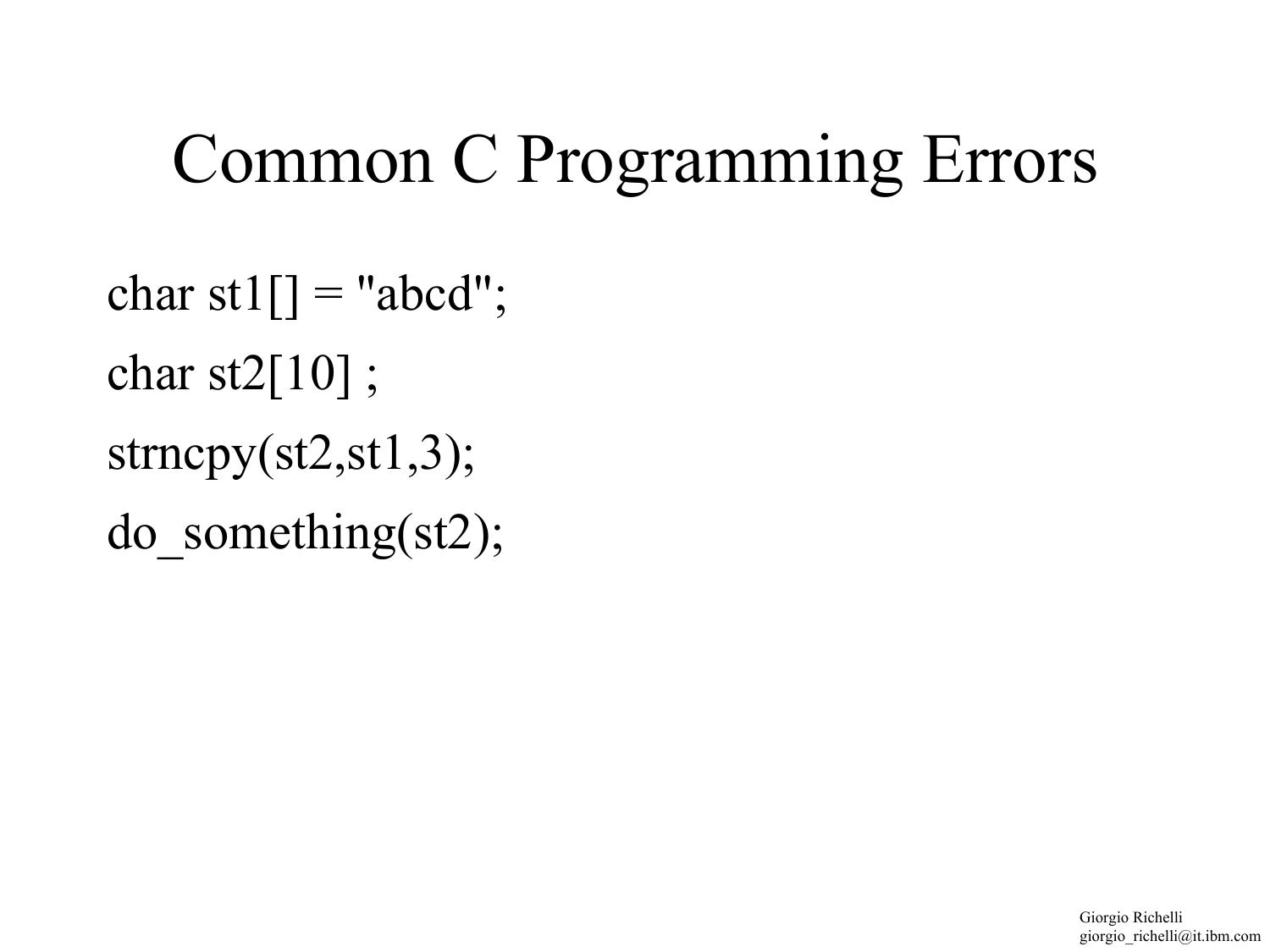char  $*$  copy str = malloc( strlen(orig str)); strcpy(copy\_str, orig\_str);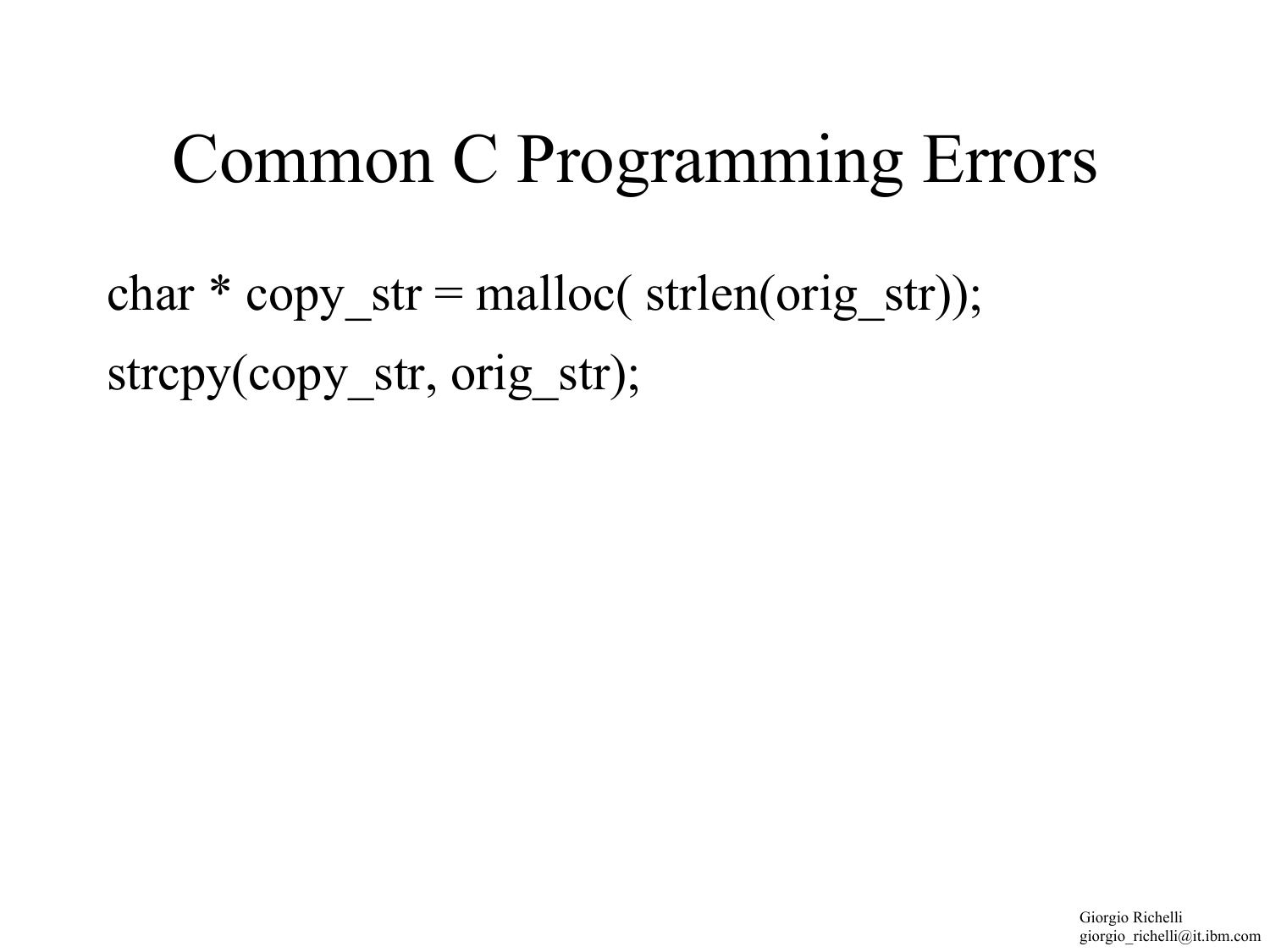```
int count line size( FILE * fp )
\left\{ \right. char ch;
 int cnt = 0;
 while( (ch = fgetc(fp)) != EOF && ch != '\n')
    cnt++;
  return cnt;
\left\{ \right.
```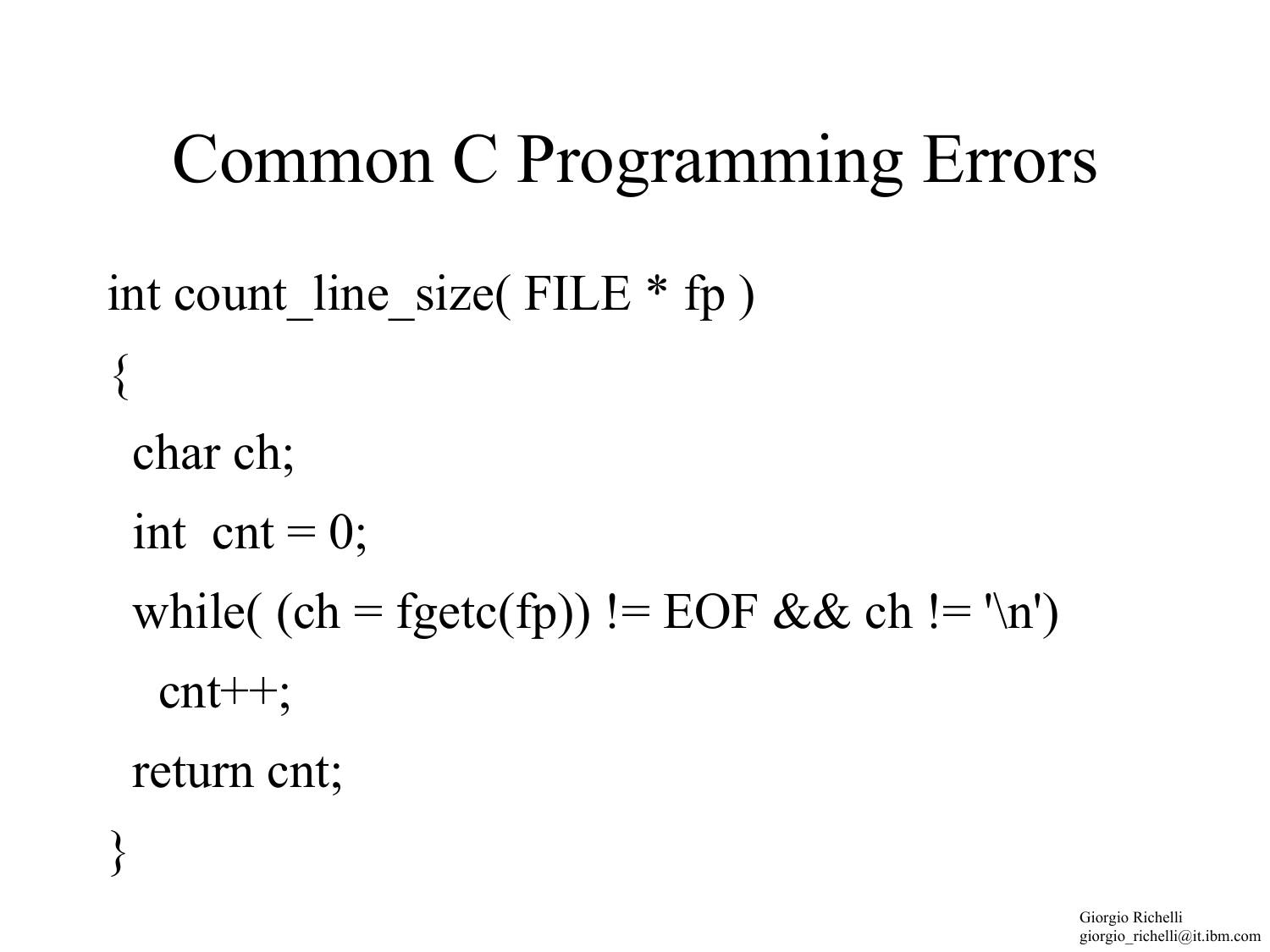```
int count line size( FILE * fp )
\left\{ \right. char ch;
 int cnt = 0;
 while((int)(ch=(char)fgetc(fp))!=EOF&&ch!='\n')
       cnt++;
  return cnt;
\left\{ \right.
```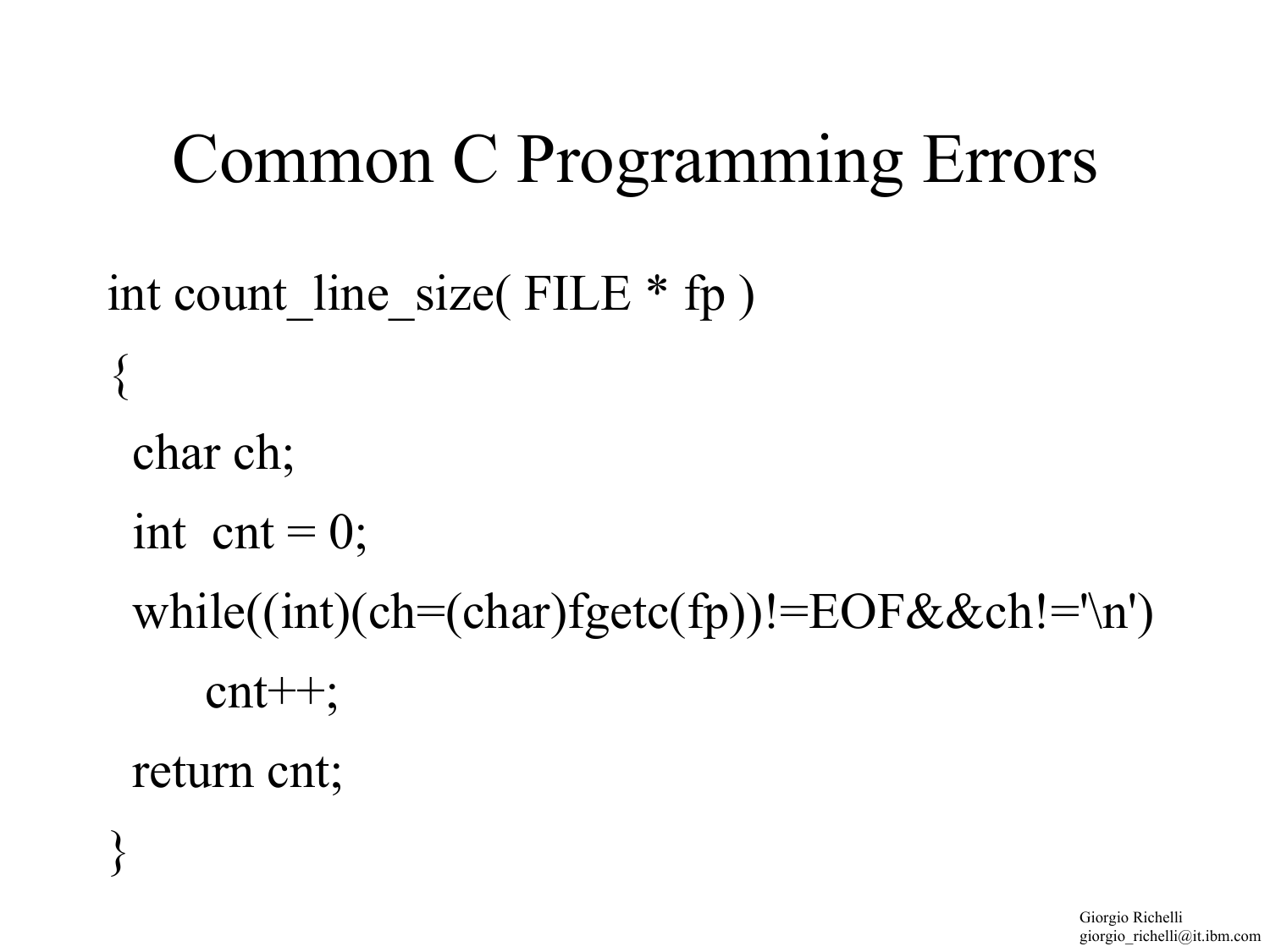```
FILE * fp = fopen("test.txt", "r");
 char line[100];
while( ! feof(fp) ) \{ fgets(line, sizeof(line), fp);
   fputs(line, stdout);
 \left\{ \right\} fclose(fp);
```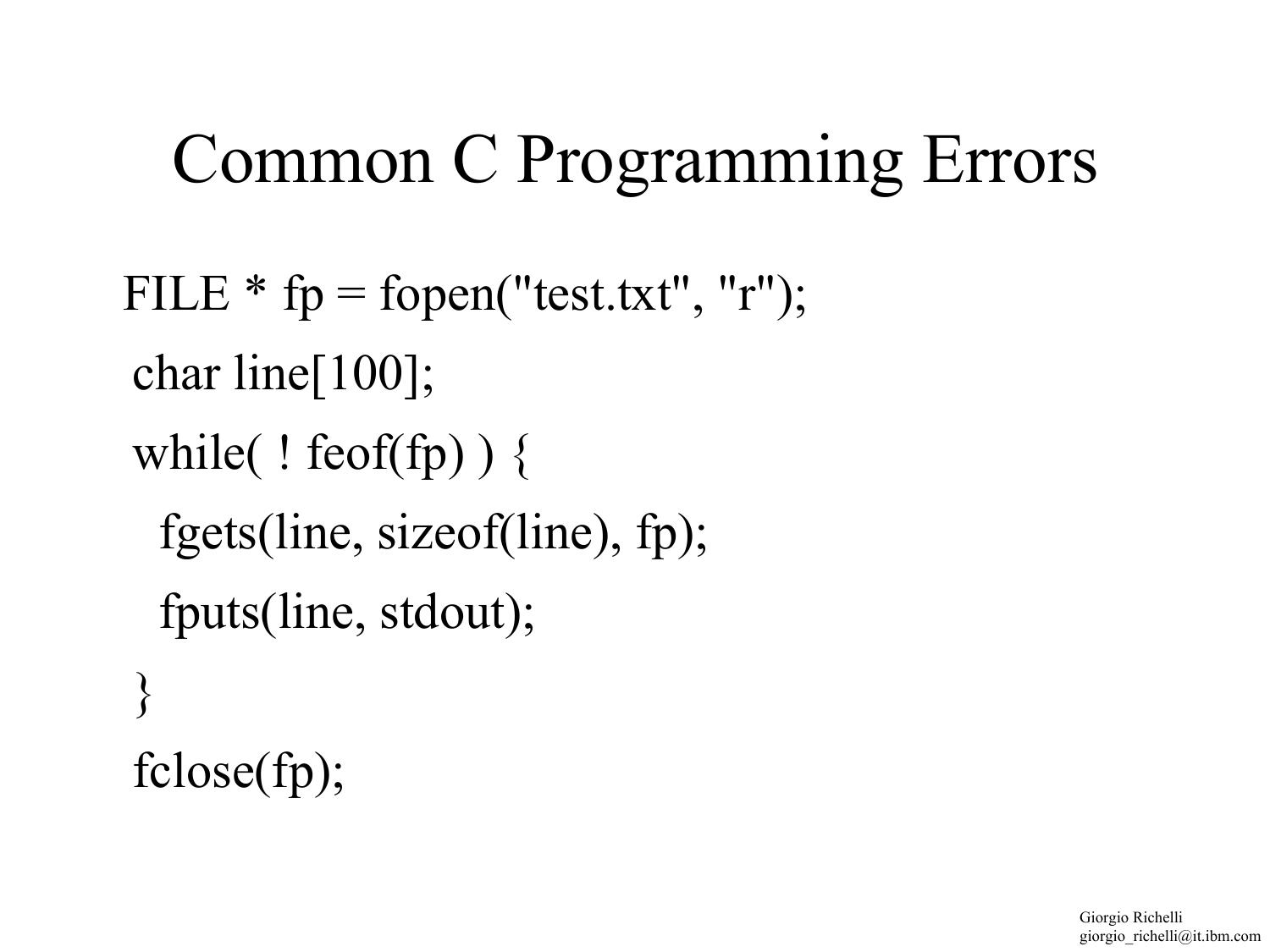```
FILE * fp = fopen("test.txt", "r");
 char line[100];
while(1) {
  fgets(line, sizeof(line), fp);
  if ( feof(fp) ) break;
  fputs(line, stdout);
 }
 fclose(fp);
```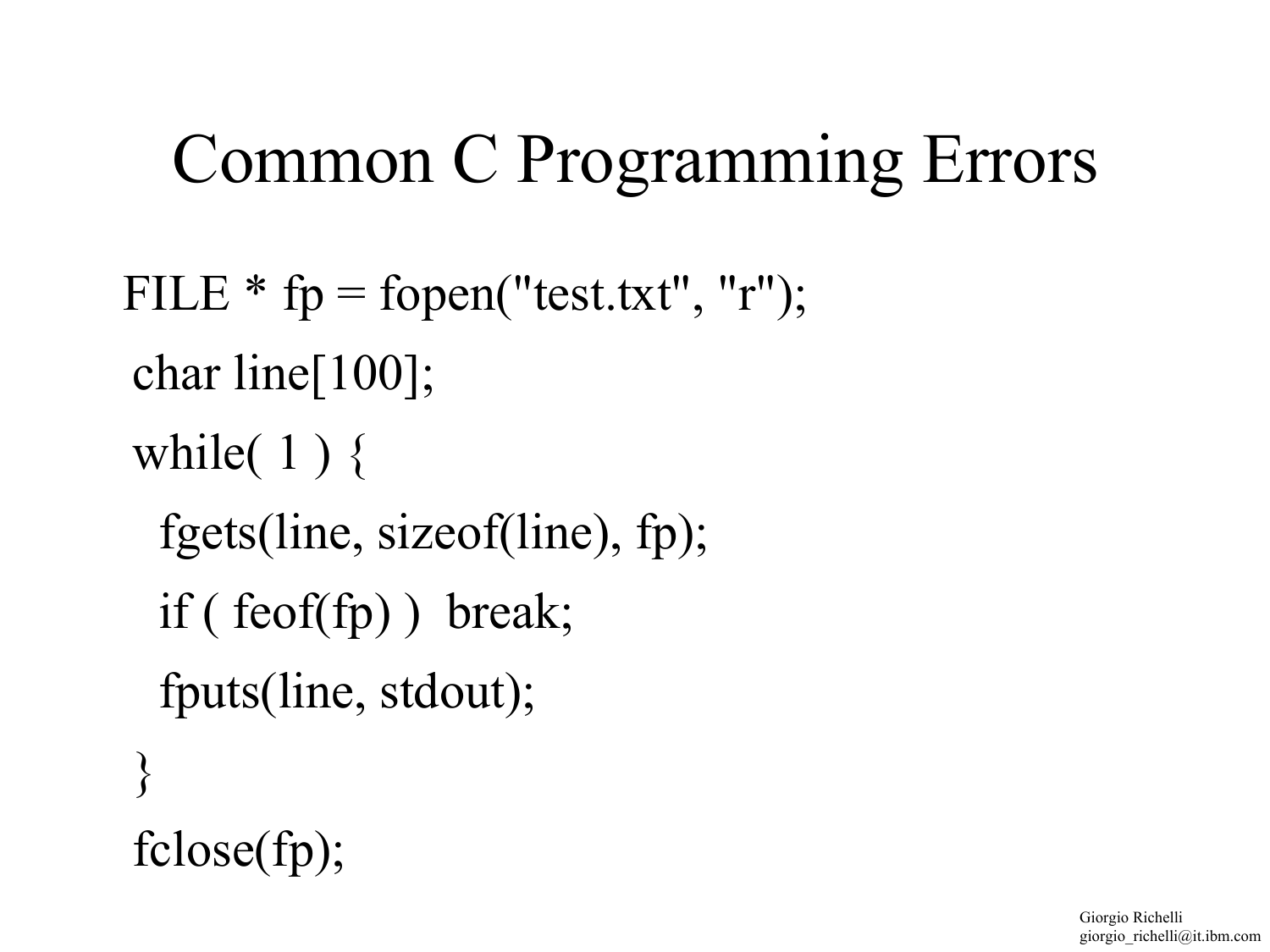```
FILE * fp = fopen("test.txt", "r");
 char line[100];
while( fgets(line, sizeof(line), fp) != NULL)
  fputs(line, stdout);
 fclose(fp);
```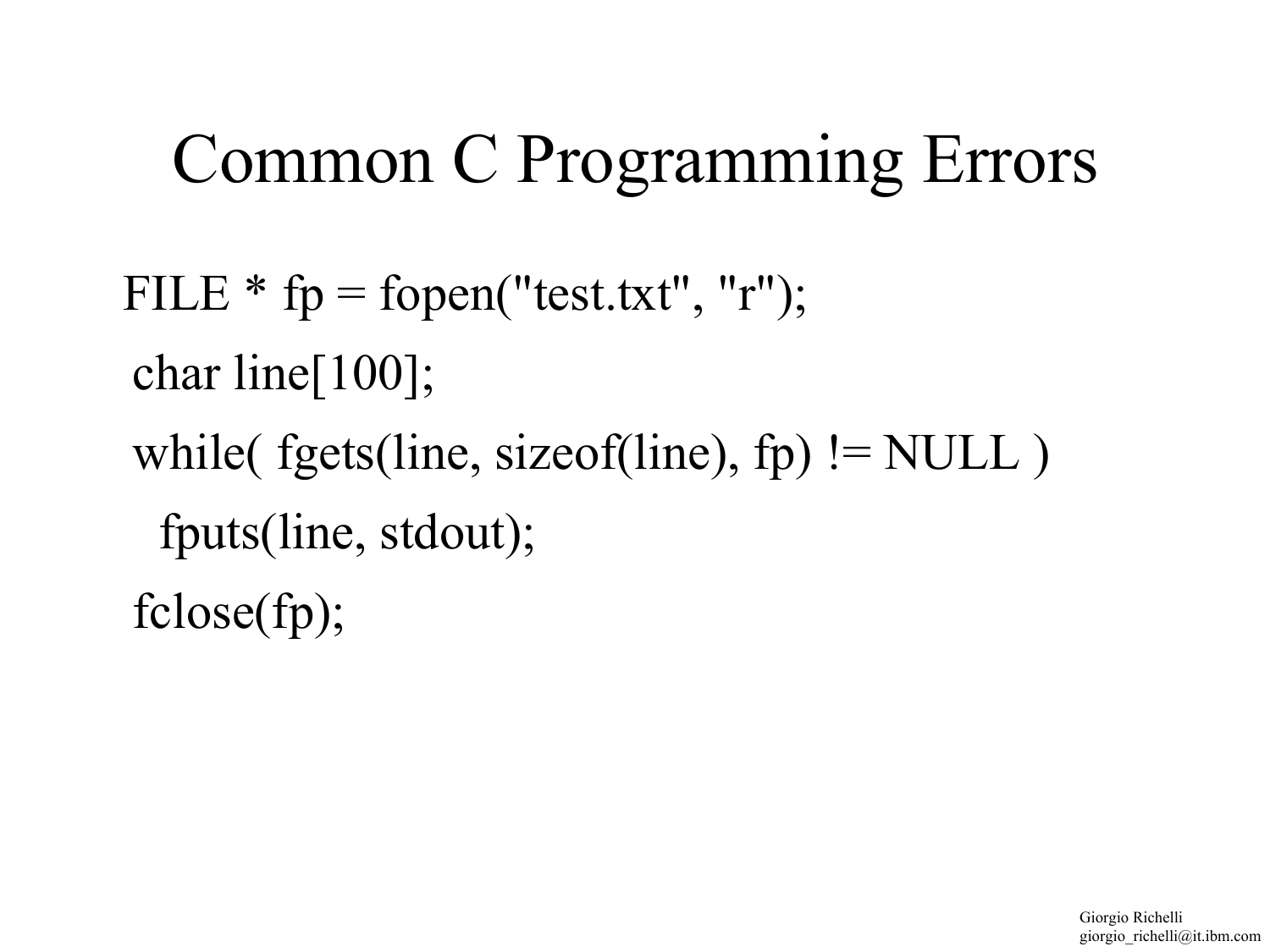if(  $0 < a < 5$ ) c; if( $a = ! b$ ) c; int foo (a)  $\{$  if (a) return(1);  $\}$ foo(pointer->member, pointer =  $&$ buffer[0]);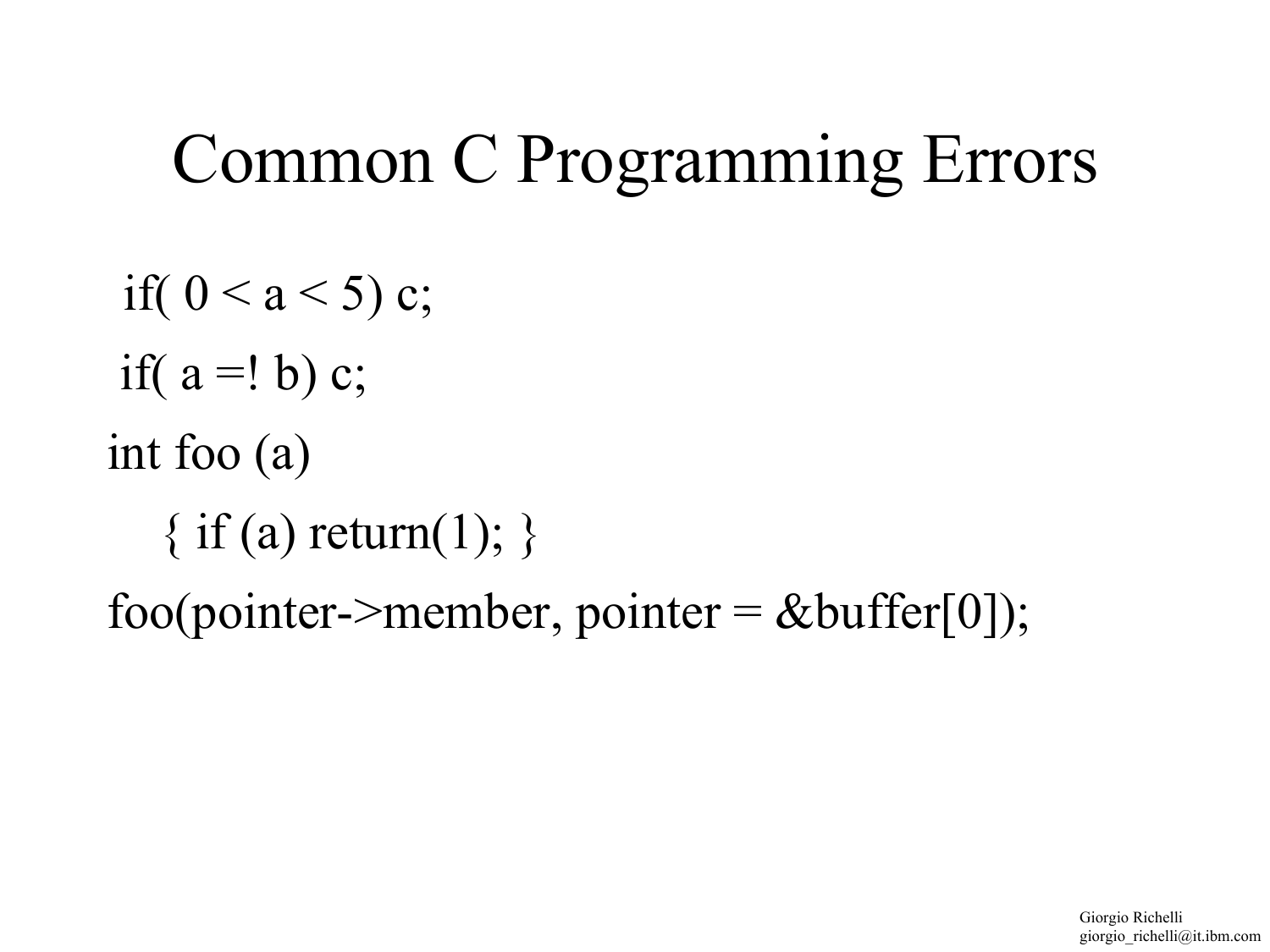#### Robust Programming

```
int foo( char *c, int p1, int p2 ) 
\left\{ \right\}if ( c = NULL ) {
   printf("error null object\n");
   return .. ; /* an appropriate error value */
    }
 \ldots /* perform something on c */
 }
```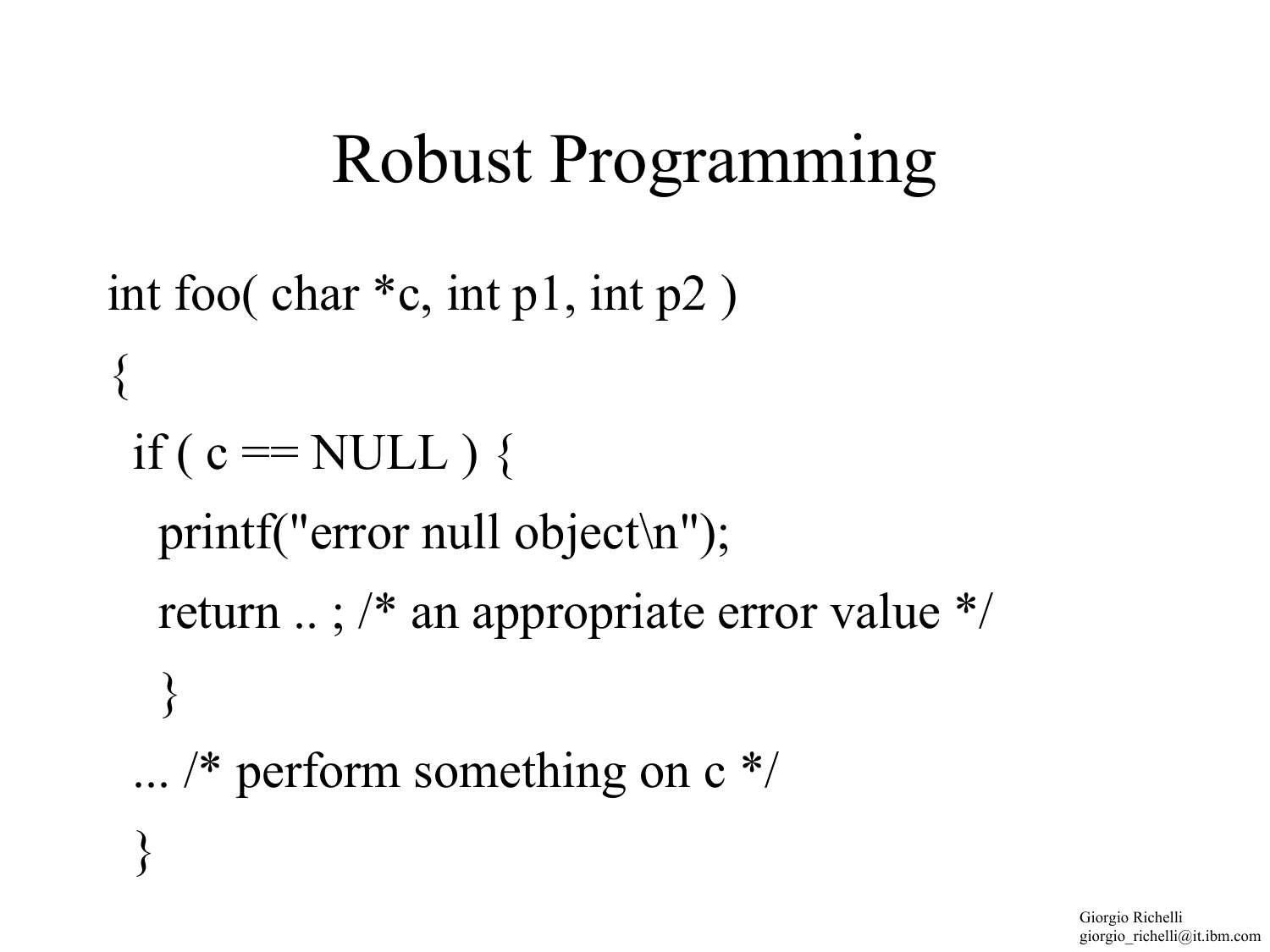#### Robust Programming

```
\#include \leqassert.h>int foo(char *c, int p1, int p2 ) 
\{ \}assert( c != NULL );
```
 ... /\* perform something on c \*/ }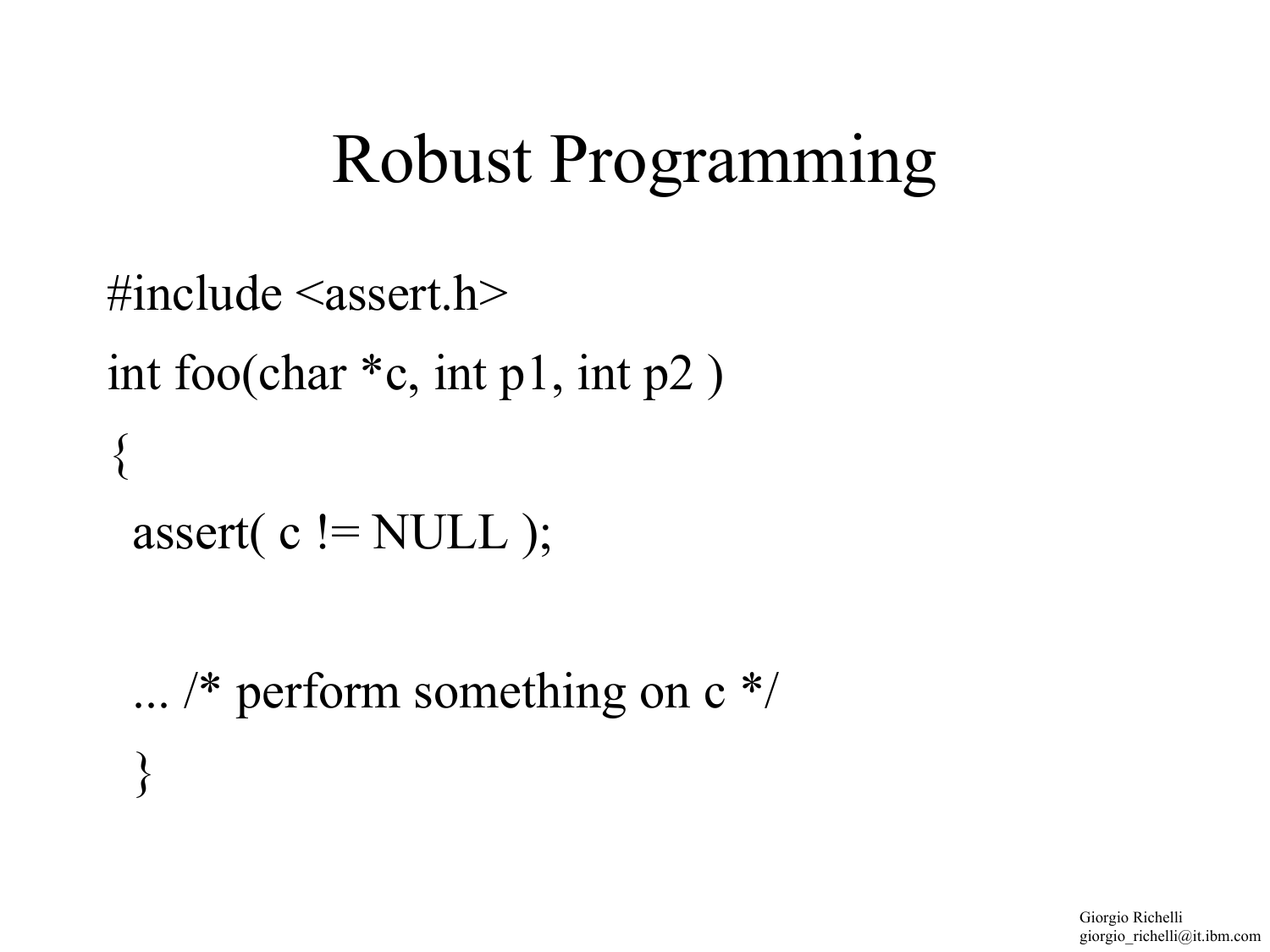#### Other Common Errors

- Not checking *malloc()* return value
- Calling *free()* multiple times on the same pointer
- Calling *free()* on a memory area not allocated by *malloc/calloc/realloc*
- Using a *freed* pointer
- *Memory Leaks*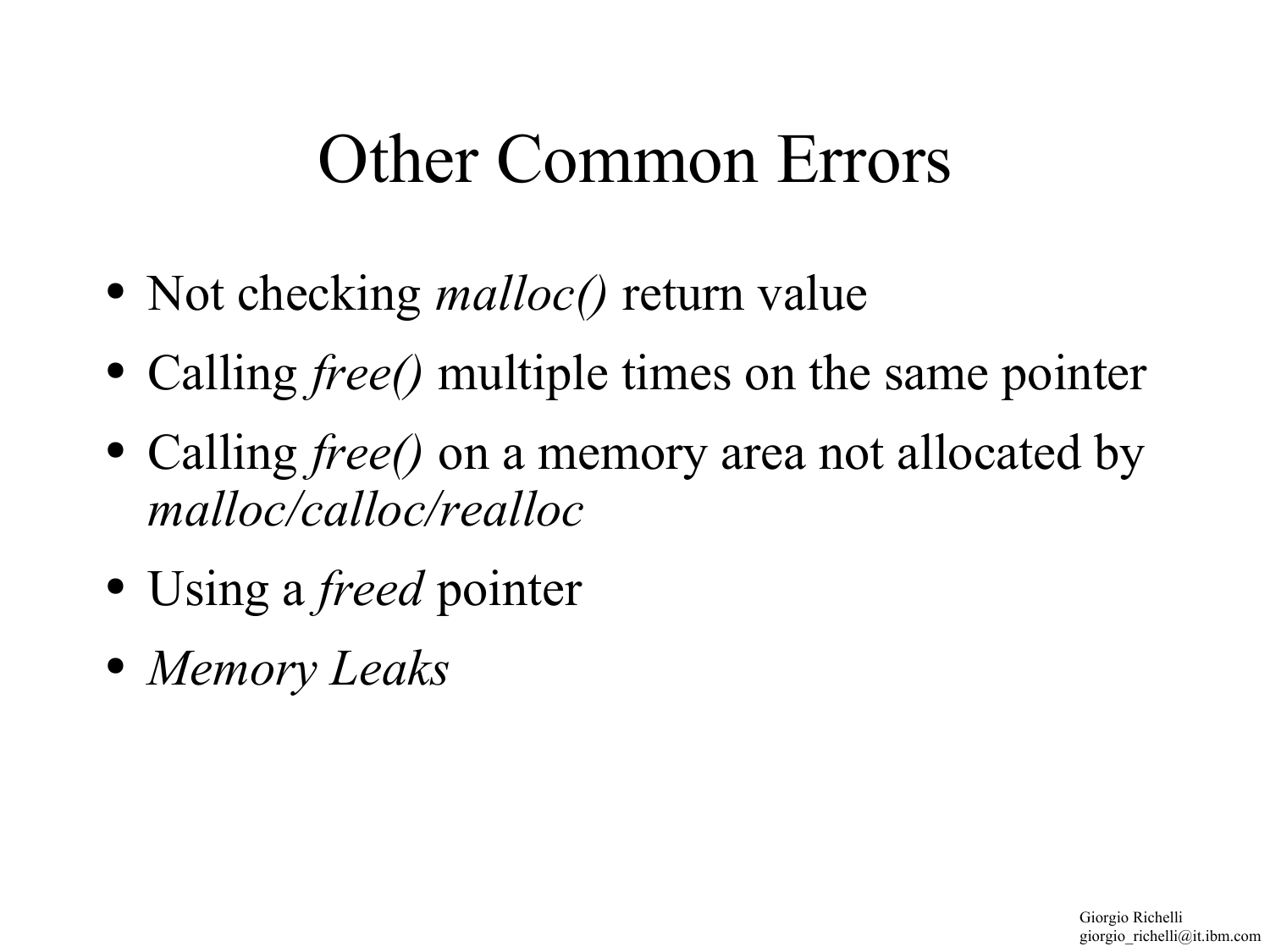# Hints & Tips

- Use *indent*
- Initialize variables (!)
- Always check:
	- input parameters (range, NULL, etc..)
	- return values
- Return Sensible Values to Caller
	- never use void functions
	- a global variable / structure with error information